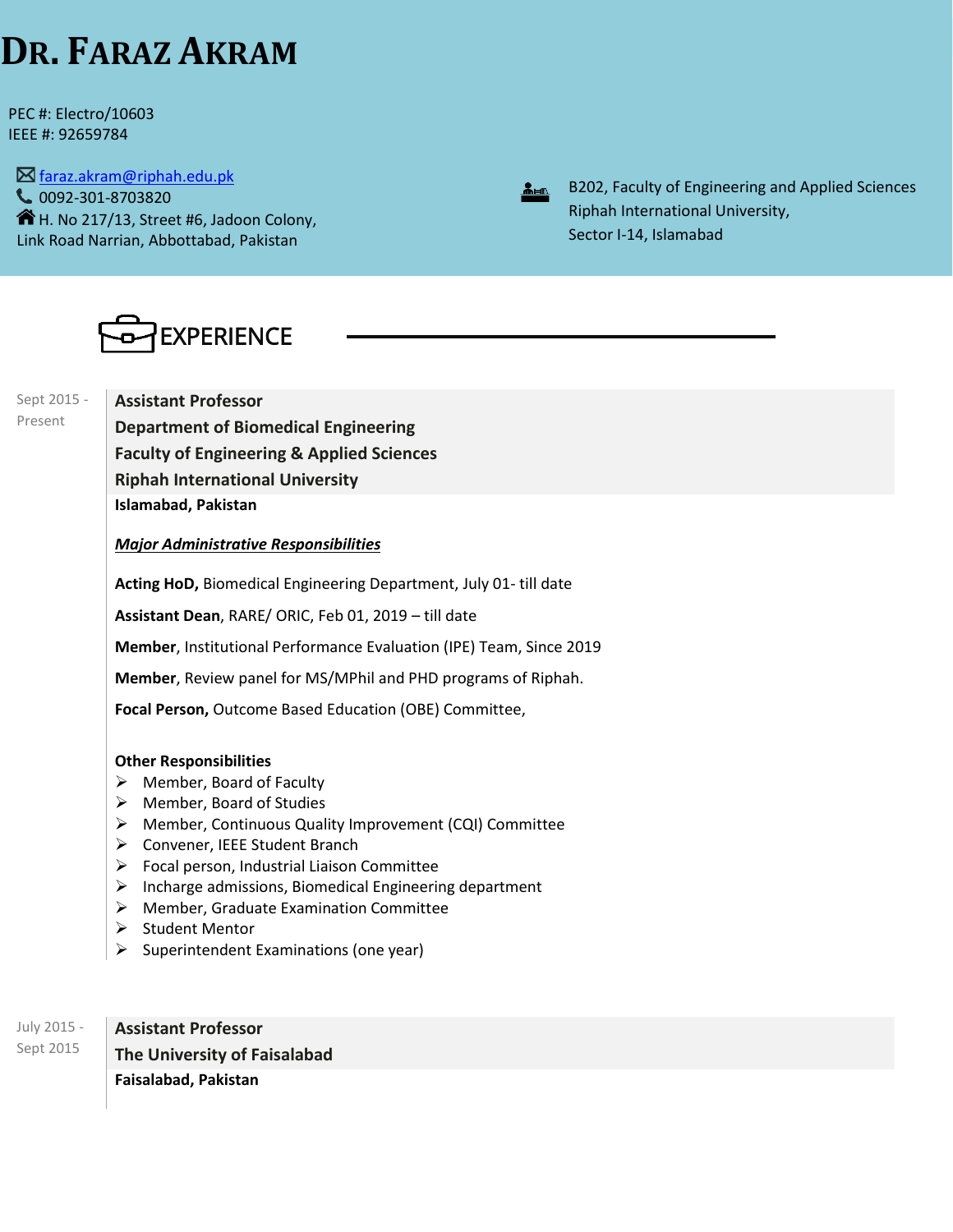| April 2014 -<br>March 2015 | <b>Software Developer (R&amp;D)</b>                                                                 |
|----------------------------|-----------------------------------------------------------------------------------------------------|
|                            | B.M. Tech Worldwide Co., Ltd                                                                        |
|                            | Seoul, Korea                                                                                        |
|                            | Development and evaluation of Dual Energy X-ray Absorptiometry (DEXA) machine. Major work included  |
|                            | Software development<br>$\bullet$                                                                   |
|                            | Firmware development<br>$\bullet$                                                                   |
|                            | Machine testing<br>$\bullet$                                                                        |
|                            | Conducting research to improve the product<br>$\bullet$                                             |
|                            |                                                                                                     |
| Sept 2010 -                | <b>Research Assistant</b>                                                                           |
| Feb 2015                   | <b>Kyung Hee University</b>                                                                         |
|                            | <b>Republic of Korea</b>                                                                            |
| Sept 2009 -                | <b>Research Assistant</b>                                                                           |
| Aug 2010                   | <b>COMSATS University</b>                                                                           |
|                            |                                                                                                     |
|                            | Abbottabad, Pakistan                                                                                |
|                            |                                                                                                     |
|                            | <b>EDUCATION</b>                                                                                    |
|                            |                                                                                                     |
|                            |                                                                                                     |
| 2010 - 2015                | PHD (MASTERS COMBINED)                                                                              |
|                            | <b>BIOMEDICAL ENGINEERING</b>                                                                       |
|                            | <b>KYUNG HEE UNIVERSITY</b>                                                                         |
|                            |                                                                                                     |
|                            | <b>Republic of Korea</b>                                                                            |
|                            | Thesis Title: P300 Event Related Potential Based Brain Computer Interface: Smart Word Typing System |
|                            |                                                                                                     |
|                            |                                                                                                     |
|                            |                                                                                                     |
| 2004-2008                  |                                                                                                     |
|                            | <b>BS, ELECTRONICS ENGINEERING</b>                                                                  |
|                            | <b>COMSATS INSTITUTE OF INFORMATION TECHNOLOGY</b>                                                  |
|                            | Abbottabad, Pakistan                                                                                |
|                            |                                                                                                     |
|                            | Thesis Title: Imagined Hand Movement Based Brain Computer Interface (BCI) to Control a Robotic Car  |
|                            |                                                                                                     |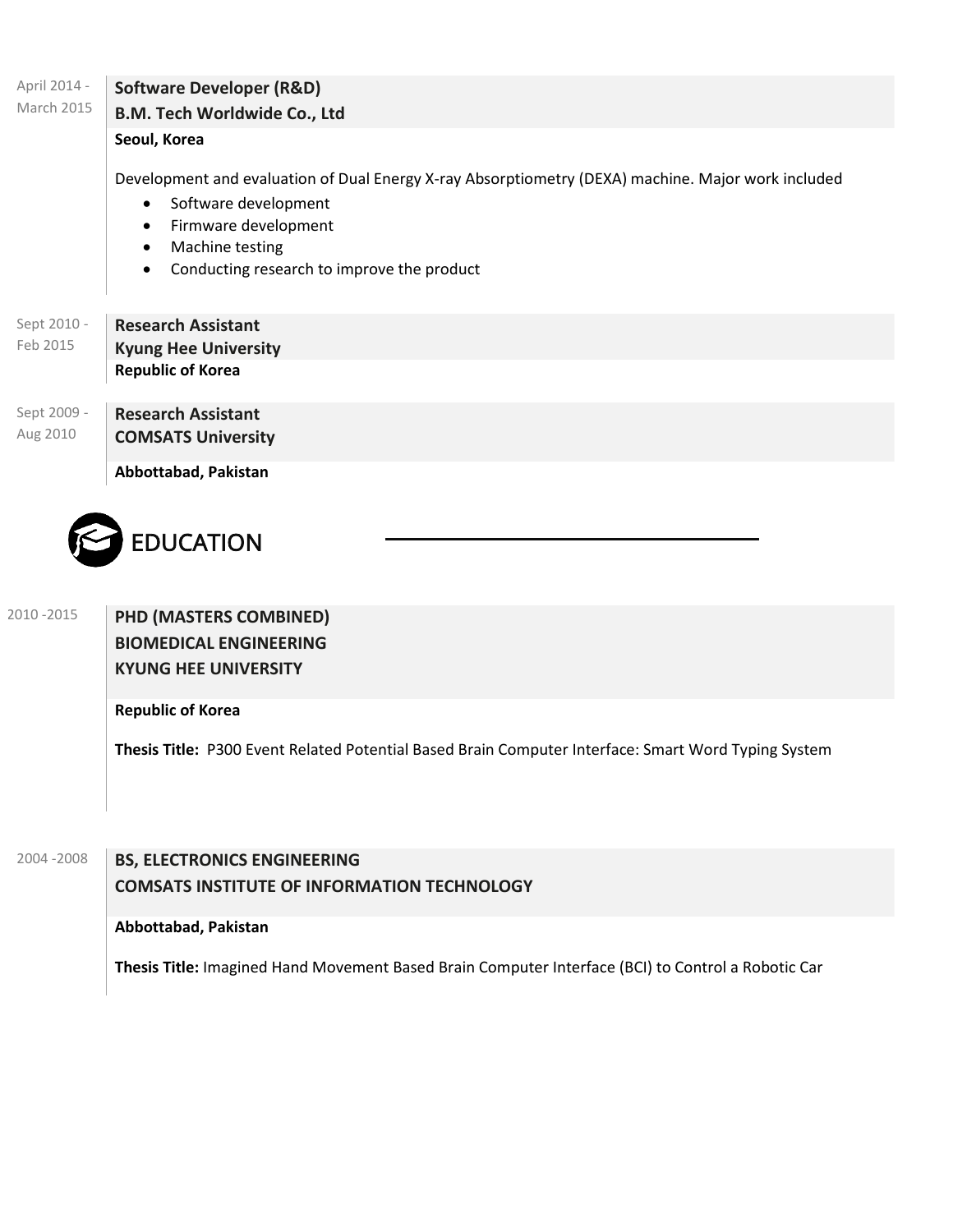# Research Fundings

| <b>Title</b>                                                                      | <b>Funding Agency</b>                                                   | Amount<br>(PKR) | Role       | <b>Status</b> |
|-----------------------------------------------------------------------------------|-------------------------------------------------------------------------|-----------------|------------|---------------|
| Urdu sign language to speech conversion for<br>mute people                        | <b>HEC-LCF</b>                                                          | 9.74 million    | PI         | Ongoing       |
| An Affordable brain-computer interface (BCI)<br>for upper limbs paralyzed patient | <b>HEC - NRPU</b>                                                       | 2.637 million   | Co-PI      | Completed     |
| A P300 event related potential based BCI<br>system for Urdu speller               | ORIC / RARE                                                             | 150,000         | Co-PI      | Ongoing       |
| Modular Hybrid Prosthetic arm design                                              | ORIC / RARE                                                             | 150,000         | PI         | Completed     |
| Development of wireless-based wearable<br>sensors systems for athletes            | ORIC / RARE                                                             | 150,000         | Co-PI      | Completed     |
| Robotic hand controlled by EMG Signals and<br>Sensors system                      | ORIC / RARE                                                             | 50,000          | PI         | Completed     |
| Automatic detection of emotional states<br>using EEG                              | ORIC / RARE                                                             | 50,000          | PI         | Completed     |
| Detection of neuroplasticity by using a low<br>cost Open BCI system               | <b>National Grassroots</b><br><b>ICT Research Initiative</b><br>(NGIRI) | 43,035          | Supervisor | Completed     |
| Robotic Hand Controlled by EMG signals with<br>a feedback sensor system           | <b>NGIRI</b>                                                            | 65,030          | Supervisor | Completed     |
| Early diagnosis of Parkinson's disease using<br>speech recognition                | <b>NGIRI</b>                                                            | 54,500          | Supervisor | Completed     |
| Correlation of balance assessment tool with<br>motion analysis parameter          | <b>NGIRI</b>                                                            | 37,740          | Supervisor | Completed     |

## Supervised Research / Thesis

Total research students supervised

|                | Completed | <b>In-Progress</b> |
|----------------|-----------|--------------------|
| <b>Masters</b> | 29        | 5.                 |
| <b>PhD</b>     | O         | 5                  |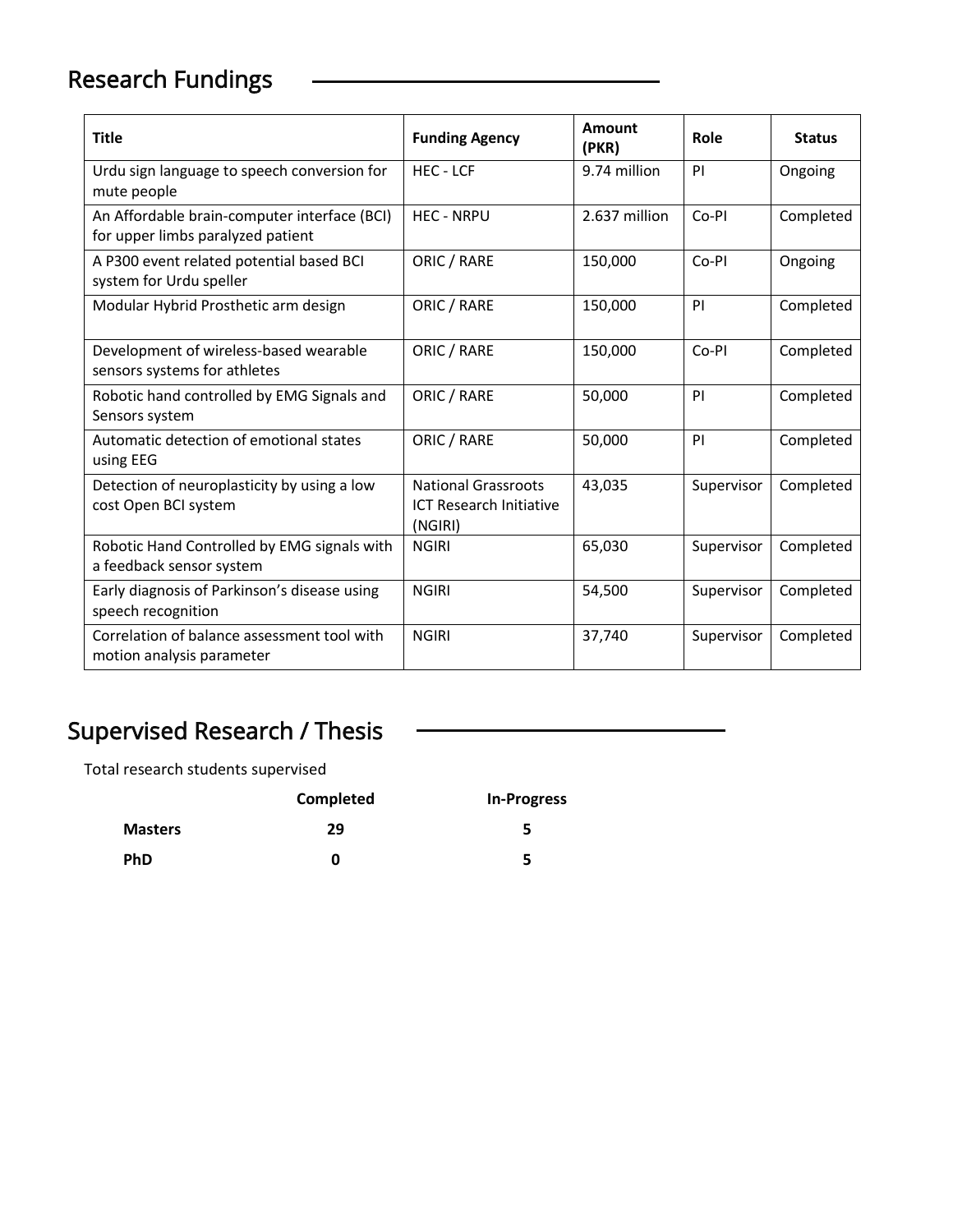### Patents and Publications

### **Patent**

**Faraz Akram,** Hee-Sok Han, and Tae-Seong Kim, "**Word input brain-computer interface system using p300 brain-evoked potential and word input method",** WO/2015/178558, issued Nov 26, 2015

### **Journal Papers**

Usman Masud, M.R. Amirzada, Hassan Elahi, **Faraz Akram**, et. al.," Design of Two-Mode Spectroscopic Sensor for Biomedical Applications: Analysis and Measurement of Relative Intensity Noise through Control Mechanism", Applied Sciences, Accepted, 2022. **(Impact Factor: 2.679)**

MS Orakzai, S Amin, ZA Khan, **Faraz Akram**, "Fast and highly accurate estimation of feedback coupling factor and linewidth enhancement factor for displacement sensing under different feedback regimes, Optics Communications, 508, 127751, 2022 **(Impact Factor: 2.31)**

Usman Masud, Fathe Jeribi, M. Alhameed, **Faraz Akram**, Ali Tahir, Mohammad Yousaf Naudhani, "Two-Mode Biomedical Sensor Build-up: Characterization of Optical Amplifier", Computers, Materials & Continua 3(70):5487- 5489, 2021

### **(Impact Factor: 3.772)**

U. Masud, F. Jeribi, M Alhameed, A. Tahir, Q. Javaid, **Faraz Akram**, "Traffic Congestion Avoidance System using Foreground Estimation and Cascade Classifier" IEEE Access, 2020. **(Impact Factor: 3.745)**

**Faraz Akram**, Seung Moo Han, and Tae-Seong Kim. "An Efficient Words Typing P300-BCI System Using a Modified T9 Interface and Random Forest Classifier." Computers in biology and medicine, 56: 30-36. 2015. **(Impact Factor: 4.589)**

**Faraz Akram,** Hee-Sok Han, and Tae-Seong Kim. **"A P300-based brain computer interface system for words typing."** Computers in biology and medicine 45 (2014): 118-125. **(Impact Factor: 4.589)**

Khan O.I, Faisal Farooq, **Faraz Akram,** Mun-Taek Choi, Seung Moo Han, and Tae-Seong Kim. **"Robust extraction of P300 using constrained ICA for BCI applications."** Medical & biological engineering & computing, Vol 50, no. 3 (2012): 231-241. **(Impact Factor: 2.36)**

Muhammad Sadiq, **Faraz Akram**; Saqib Amin, Zohaib Ahmad Khan, "Event-Related Potential Based Brain-Computer Interface for Controlling a Smart Home", PLOS one (Submitted: Under Review), 2021.

Usman Masud, Tareq Saeed, **Faraz Akram**, Altaf Akbar, "Programmable Unmanned Aerial Vehicle for Laserbased Biomedical Sensor", Sensors, (Submitted: Under Review), 2021

Usman Masud, Tareq Saeed, **Faraz Akram,** Yousuf Khan, Hassan Elahi, "Development of Dual Mode Sensor based on Absorption Spectroscopy: Technical Aspects of Optical Receiver in the Stability of Laser's Intensity Noise", micromachines (Submitted: Under Review), 2021